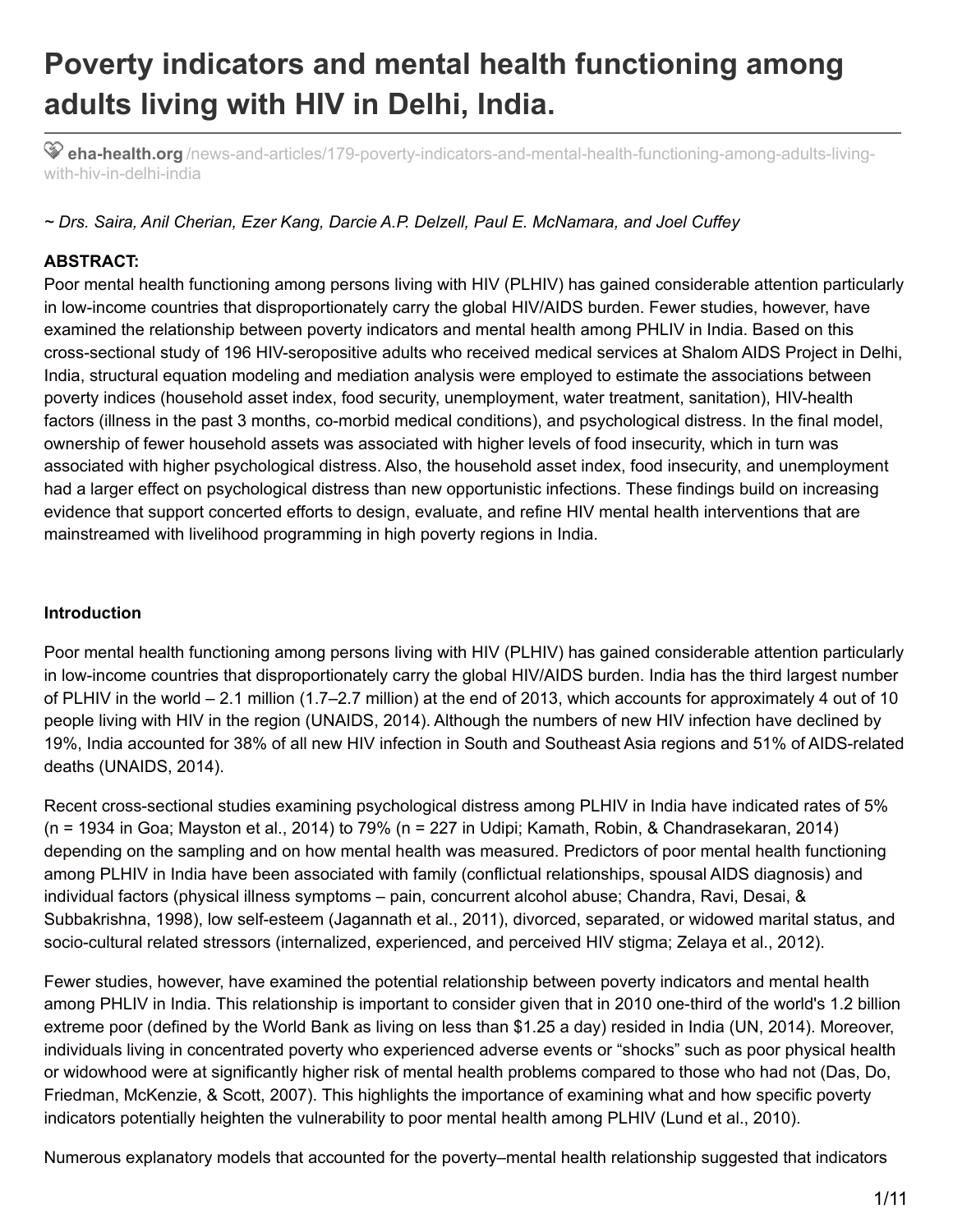such as unemployment, low education, having no electricity or tap water, or overcrowded living environment predicted poor mental health outcomes in the majority world (Patel & Kleinman, 2003). Recent studies have also argued for a methodological shift from income-based to asset-based measurements of poverty and well-being, particularly in countries where household income and expenditures are less accurate estimates of economic wellbeing (Sahn & Stifel, 2003). Based on the National Family Health Survey (NFHS), for example, that sampled 88,000 households in India on 21 asset indicators categorized into consumer durables (e.g., radio, television), household residence characteristics (e.g., building material, source of drinking water), and household ownership, findings indicated that on average children from households with a higher asset index score were 31 percentage points more likely to enroll in school than children from lower asset household scores (Filmer & Pritchett, 2001).

Another measure of poverty that has gained increased attention in HIV outcome studies is food security. Various studies have converged on the definition of household food security as the access through socially/culturally acceptable means at all times to sufficient food to meet basic dietary needs required for an active and healthy and productive life (Anderson, 1990). It has been well established that compared to the general population, food insecurity estimates among PLHIV living in low- and high-resource regions were notably higher (Anema, Vogenthaler, Frongillo, Kadiyala, & Weiser, 2009). This is potentially accounted for by decreased household labor when a productive family member's HIV illness debilitates their physical capacity to maintain gainful employment, often resulting in the purchase of poorer quality of food (Bukusuba, Kikafunda, & Whitehead, 2007). However, in the context of HIV-affected communities, food security cannot be treated independent of broader competing daily necessities such as transportation or child education costs, particularly for women (Maxwell & Smith, 1992). The cumulative "uncertainty in the household ecology" (Weaver & Hadley, 2009; p. 266) coupled with the amplified othering and marginalization of households with less food security have been found to be associated with poorer mental health functioning (Subbaraman et al., 2014). Cross-sectional studies have also highlighted an association between food insecurity and depression among PLHIV living in resource limited African countries (Hadley et al., 2008; Tsai et al., 2012). The only study of PLHIV in India found an association between household food insecurity and lower quality of life and more depressive symptoms specifically among men (Heylen, Panicker, Chandy, Steward, & Ekstrand, 2014).

Given the dearth of studies examining the relationship between multiple poverty indices and mental health functioning among adults living with HIV in India, this cross-sectional study will investigate the association between poverty measures and psychological distress outcomes among a convenience sample of adults receiving HIVmedical and supportive services at a community HIV clinic in Delhi, India. Specifically, it is hypothesized that psychological distress will be associated with poverty indices (household economic status [asset index], food security, unemployment, water treatment, sanitation) to a greater degree than factors related to health (illness in the past 3 months, co-morbid medical conditions).

## **Methods**

## **Participants**

Adults over 18-years of age with a confirmed HIV-seropositive diagnosis receiving outpatient medical and/or homebased supportive services at Shalom Delhi, a community faith-based in- and outpatient HIV clinic in Delhi, were eligible to participate in this study. Patients are generally referred to Shalom Delhi by government hospitals for maintenance of HIV opportunistic infections and general medical care. Patients with acute illness are admitted for inpatient treatment until they regain their strength to return home. Between April 2007 and March 2008, 222 consented and completed the individual interviews at the clinic during a scheduled visit.

## **Procedure**

Two Institutional Review Boards at each of the participating sites approved the research protocols. Site medical providers identified potential participants by reviewing patient charts and medical appointment schedules for eligibility requirements. Validated instruments were translated from English to Hindi by a translator and back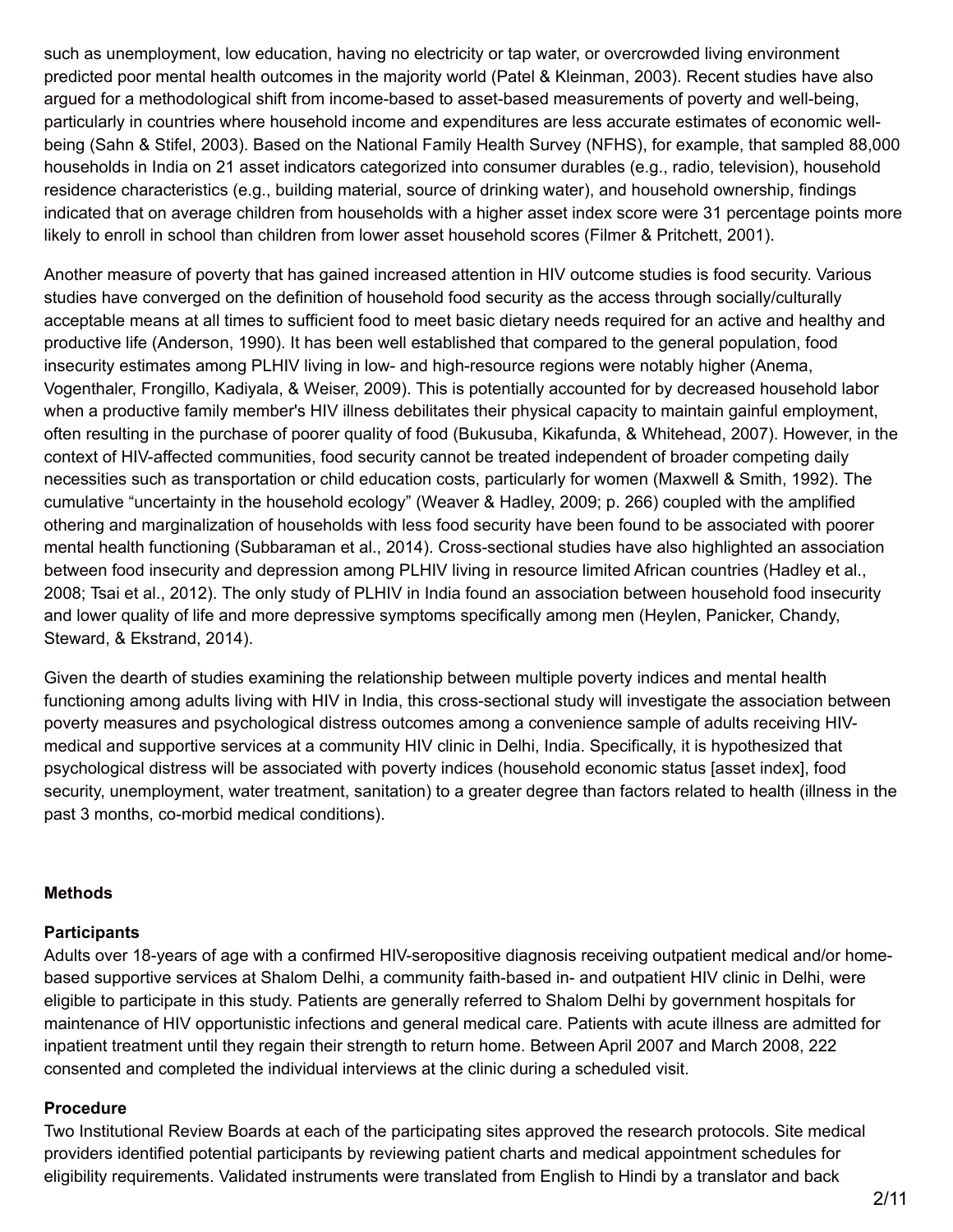translated to English by a second independent translator. The medical site staff was trained to explain the informed consent protocol and administered the face-to-face individual interviews during participant's routine medical appointments or scheduled study visit at the clinic.

## **Measures**

## **Dependent variable**

Psychological distress. The K6 screening scale of non-specific psychological distress, a validated brief screener for the presence of serious mental illness in the general population, was the primary outcome measure (Kessler et al., 2003). K6 validation studies were conducted in India where administration of a longer psychiatric assessment was not feasible, and found to be a valid diagnostic measure of psychological distress (Kessler et al., 2010). The K6 consists of six questions that rate the frequencies of experiencing nervousness, hopelessness, restlessness, depression, required effort in completing activities, and worthlessness in the past 30 days. Participants responded on a 5-point Likert scale ranging from 0 (none) to 4 (all the time). Raw scores ranged from 0 to 24 with higher scores indicating more severe symptomatology.

## **Independent variables**

Household asset. Household asset was an index constructed from a principal components factor analysis (PCA) of responses to the question "does your household own any of these [17] items" including appliances (e.g., washing machine, refrigerator, air conditioner, and mobile phone) and other household resources (e.g., motorcycle, bicycle). Filmer and Pritchett (2001) constructed this asset index and proposed using PCA to determine the weights for each index variable based on the NHFS conducted in India, which sampled approximately 88,000 households. The first component obtained from our analysis accounted for 23% of the variance in household asset ownership. Asset weights for each household item were calculated with higher index values representing higher levels of relative wealth (see Table 1).

## **Table 1. Asset index weights.**

| Asset                    | Weight   |
|--------------------------|----------|
| Color television         | በ 724    |
| Radio/cassette/CD player | 0 637    |
| Camera/camcorder         | ი 341    |
| Pressure lamp (Lantern)  | $-0.403$ |
| Telephone/mobile phone   | በ 640    |
| <b>Bicycle</b>           | 0 0 1 5  |
| Motorcycle/scooter       | በ 467    |
| Sewing machine           | 0 359    |
| Motorcar, etc.           | 0413     |
| Pressure cooker          | በ 280    |
| Refrigerator or freezer  | 0 682    |
| Watches                  | በ 447    |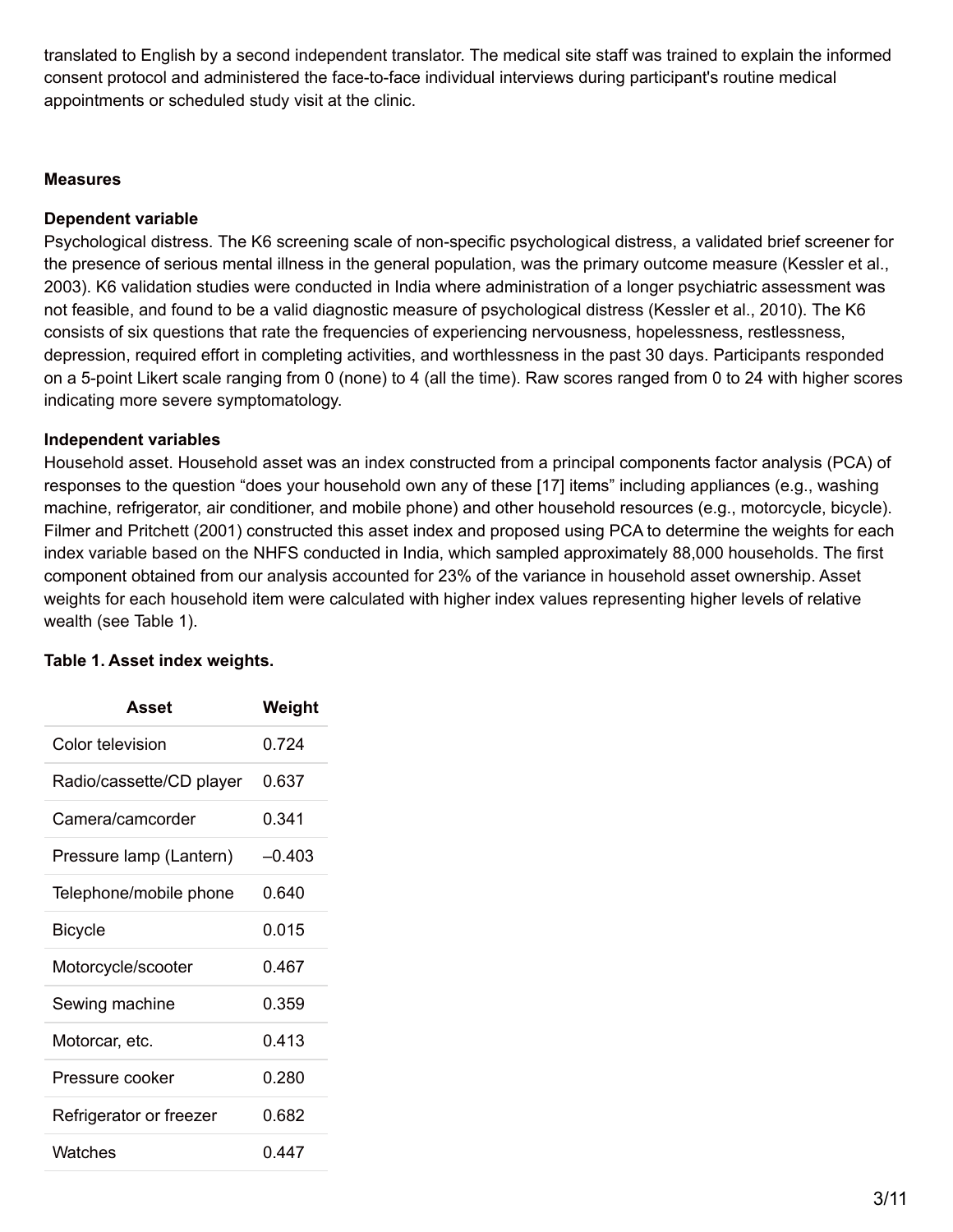| Asset                      | Weight |
|----------------------------|--------|
| Washing machine            | በ 412  |
| Air conditioning           | 0.375  |
| Fan                        | ი 342  |
| Heater/cooler              | 0 715  |
| Black-and-white television | -0 247 |

Food insecurity. The Household Food Insecurity Access Scale (HFIAS; Coates, Swindale, & Blinsky, 2007) consisted of nine occurrence questions (e.g., Did you worry that your household would not have enough food [in the past 30 days]?) and nine frequency of occurrence follow-up questions that were asked to determine how often the condition occurred in the past 30 days on a 3-point Likert scale (1 = rarely and 3 = often). The HFIAS occurrence questions assessed three domains of food insecurity – anxiety/uncertainty about the household food supply, insufficient quality of food, and insufficient food intake and its physical consequences. A total HFIAS continuous score was calculated by summing the codes for each frequency-of-occurrence item. The maximum score for a household was 27 and the minimum score is 0. The higher the score, the more food insecurity the household experienced.

Health information. The following participant health information was obtained by interviews and medical chart review: current antiretroviral medication treatment (yes/no), opportunistic infections in the past 6 months, occurrence and frequency of HIV illness symptoms in the past 3 months, and diagnosis of non-HIV illness.

Socio-demographic household characteristics. Participants provided the following information during the interview: age, sex, marital status, household size, number of household dependents, employment status, and education. Living standard levels were measured by assessing the availability and location of plumbing, and drinking water access and source.

# **Data analysis**

Twenty-six cases were excluded from the current analyses due to missing data for food security, mental health, or household asset index scores, resulting in a sample of 196. An initial set of 17 potentially influential independent variables was identified via graphical assessment. A full multiple regression model was performed with these variables in the R programming environment (R Core Team, 2014). An extra-sum-of-squares test was performed to compare the full regression model with a reduced model that included only the statistically significant factors that meaningfully explained the variability in psychological distress scores. As an additional check, a stepwise regression procedure was performed with the general Akaike Information Criterion and the final model including the same independent variables as the one resulting from the extra-sum-of-squares tests. Structural equation modeling (SEM) techniques were then employed using Mplus (Muthén & Muthén, 2012) to also model the mediation portion of the analysis. The Comparative Fit Index (CFI), the root mean squared error of approximations (RMSEA), and a chisquare fit statistic were calculated to assess the overall model fit. The CFI specifically indicated the practical fit of the model to the data with a good fit value of 0.95 or higher. Values of RMSEA of <0.08 implied an acceptable model fit and values of <0.05 implied a good fit (Browne & Cudeck, 1990). In the present study, 90% confidence intervals for the RMSEA measures are presented. Small values of the chi-squared test statistic, along with the small associated p-value indicate good model fit.

#### **Results**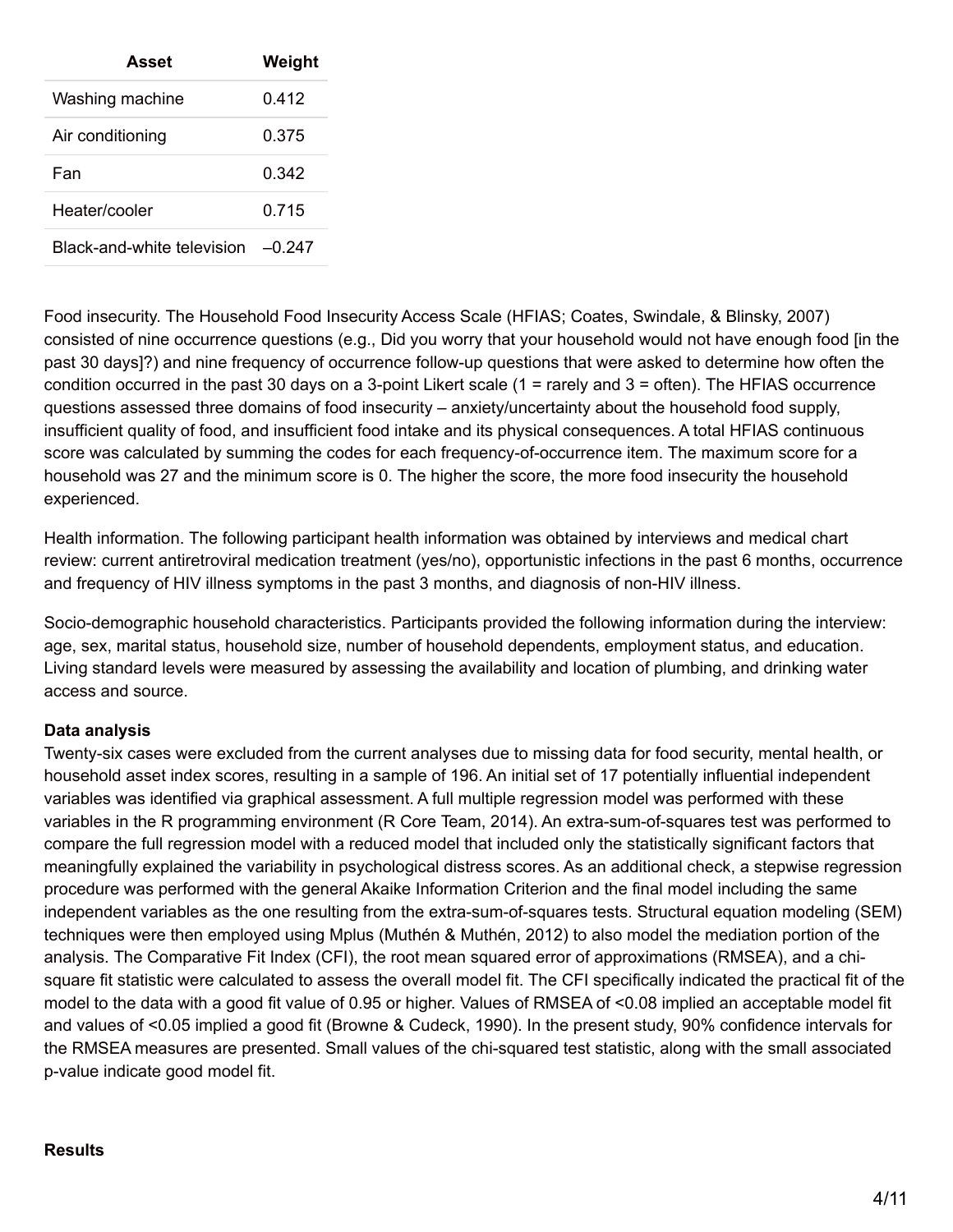## **Participant characteristics**

Two hundred twenty-two adults living with HIV consented to participate in this study. Twenty-six cases were removed from the analysis due to missing data for asset index, food security, and psychological distress measures. The final analysis was performed with 196 complete cases (see Table 2 for participant characteristics).

## **Table 2. Descriptive statistics of study variables, n = 196.**

| <b>Characteristics</b>                      | % (n)     | $M$ (IQR)     |
|---------------------------------------------|-----------|---------------|
| Gender                                      |           |               |
| Male                                        | 54% (106) |               |
| Female                                      | 45% (88)  |               |
| Single parent (yes)                         | 27% (53)  |               |
| Age                                         |           | $34(28-38)$   |
| Years of education                          |           | $9(3-13)$     |
| Number of children in household             |           | $2(1-3)$      |
| Unemployed in past 12 months                | $4\%$ (8) |               |
| Plumbing in house (yes)                     | 73% (144) |               |
| Latrine in house (yes)                      | 69% (135) |               |
| Public trash collection (yes)               | 64% (145) |               |
| Opportunistic infection in past 6 months    | 61% (119) |               |
| Other non-HIV illness                       | 47% (92)  |               |
| Current ARV treatment (yes)                 | 44% (86)  |               |
| Number of times sick in past 3 months       |           | $2(1-2)$      |
| Psychological distress in past 30 days (K6) |           | $12(11-14)$   |
| Food security (HFIAS)                       |           | $9(8-11)$     |
| <b>Household Asset Index</b>                |           | $0$ (-2 to 1) |

## **Model selection with multiple regressions**

The results of the full multiple regression analysis are found in Table 3. A reduced model only including the statistically significant variables was compared with the full model using an extra-sum-of-squares test. The resulting p-value of 0.97 indicated that the reduced model contained all of the influential independent variables. Variables shown to influence psychological distress were household asset index, food insecurity, unemployment, and new opportunistic infections in the past 6 months. Specifically, lower psychological distress was independently associated with lower household asset index, higher food insecurity, being unemployed, and receiving a diagnosis of new opportunistic infection in the past 6 months.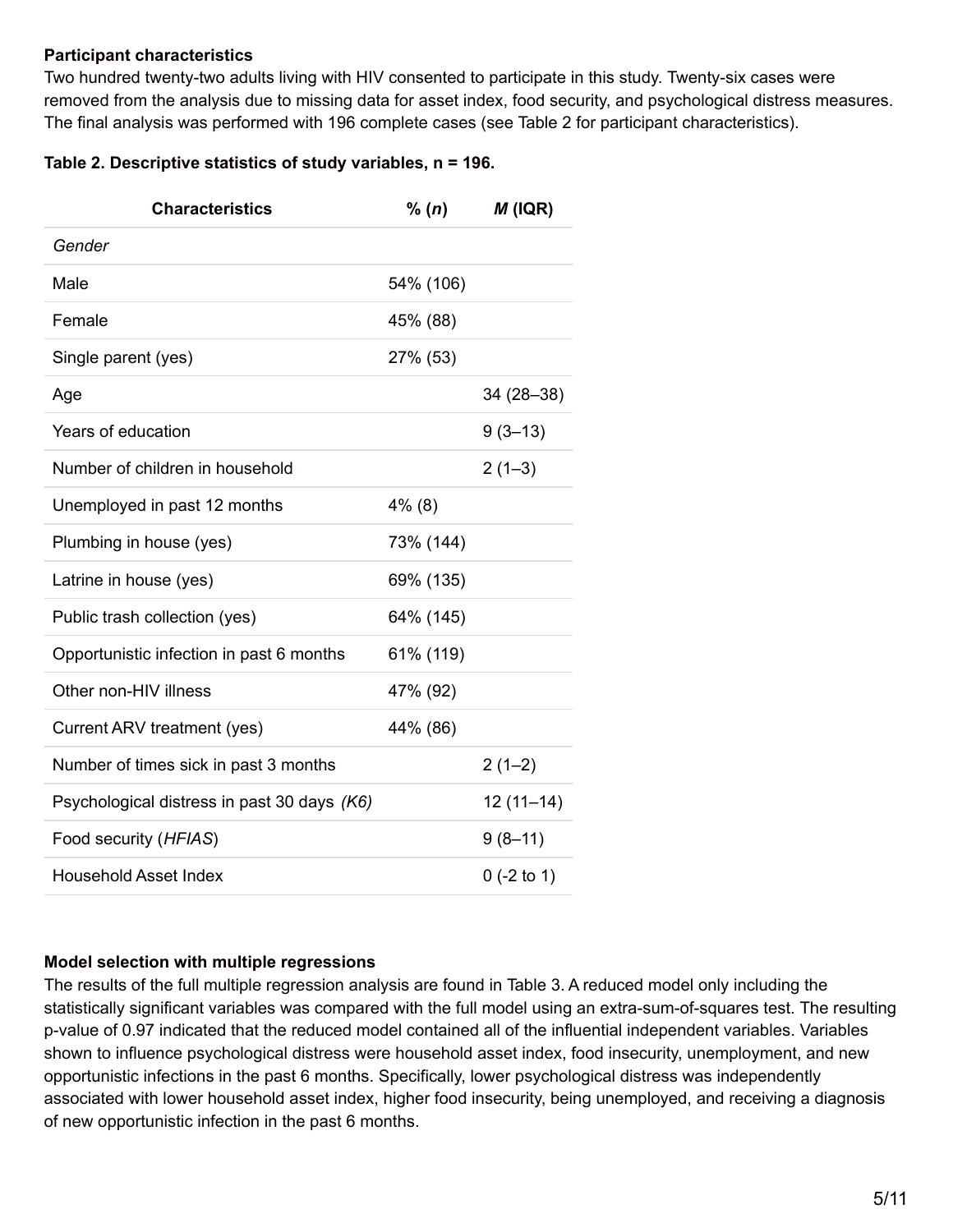| <b>Independent variable</b>                         | <b>Estimate</b> | p-value |
|-----------------------------------------------------|-----------------|---------|
| Gender                                              | 0.51            | 0.61    |
| Age                                                 | $-0.01$         | 0.77    |
| Education                                           | 0.02            | 0.81    |
| Unemployment (yes/no)                               | 2.96            | 0.02    |
| Number of dependents (logged)                       | $-0.21$         | 0.50    |
| Household size (logged)                             | $-0.10$         | 0.87    |
| New opportunistic infection (yes/no; past 6 months) | $-1.48$         | 0.02    |
| Occurrence of illness (past 3 months)               | 0.25            | 0.69    |
| Frequency of illness (past 3 months)                | 0.15            | 0.56    |
| Current antiretroviral treatment                    | $-0.23$         | 0.63    |
| Other non HIV-related illness                       | $-0.13$         | 0.80    |
| Watersource                                         | 0.65            | 0.20    |
| Sanitation                                          | $-0.47$         | 0.38    |
| Food insecurity                                     | 0.35            | < 0.001 |
| <b>Household Asset Index</b>                        | $-0.38$         | 0.01    |
| Gender and education interaction                    | $-0.05$         | 0.62    |

# **Table 3. Full regression model predicting psychological distress.**

## **SEM and mediation analysis**

To investigate the direct and indirect associations between psychological distress, poverty measures, and illness factors, we simultaneously estimated coefficients for all the variables together as shown in Figure 1. The results indicated a good model fit,  $x^2 = 1.78$  (p-value = 0.41); CFI = 1.00, 90% RMSEA confidence interval = 0.00, 0.14. As evidenced by the larger standardized coefficients (see Figure 1), household asset index, food insecurity, and unemployment have a larger effect on psychological distress than new opportunistic infections. Also, lower household asset index was both directly and indirectly associated with higher psychological distress through higher level of food insecurity. The results of the model fit are shown in Figure 1.

Figure 1. Structural equation model showing direct and indirect effects on psychological distress. Note: standard coefficients are depicted,  $np < .05$ . \*\*p < .01. \*\*\*p < .001.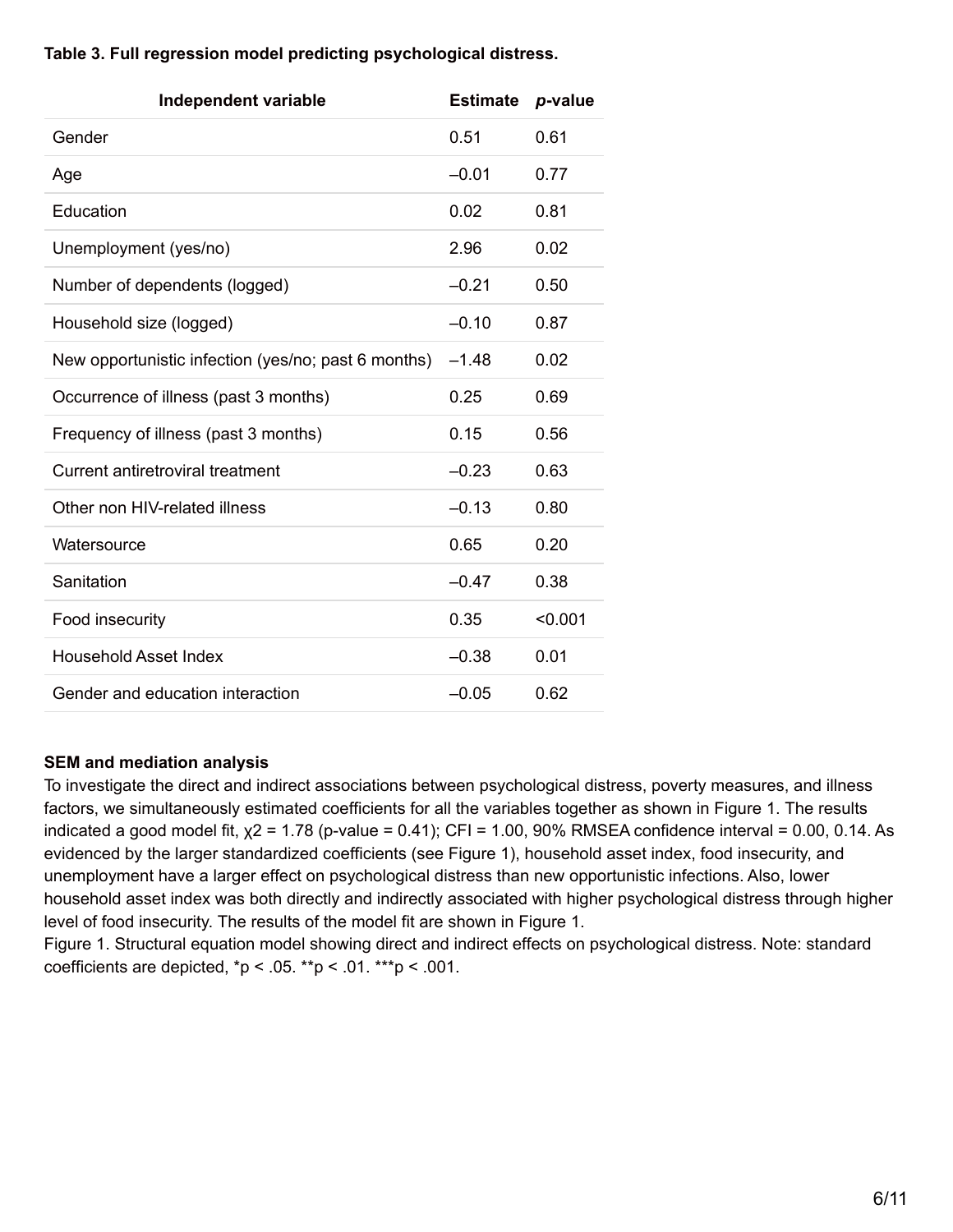

#### **Discussion**

The relationship between mental health and poverty among PLHIV in both high- and low-income countries has drawn timely implications for integrative programming particularly in regions with high rates of poverty and HIV prevalence (Heylen et al., 2014). Our finding of a significant relationship between increased household assetownership and decreased psychological distress is consistent with previous studies (Heylen et al., 2014; Myer, Stein, Grimsrud, Seedat, & Williams, 2008; Patel, Kirkwood, Pednekar, Weiss, & Mabey, 2006). This study adds to these previous findings by demonstrating that among PLHIV, household asset-ownership, unemployment, and food insecurity were more strongly associated with psychological distress than onset of opportunistic infections in the past 6 months. Particularly for PLHIV who contend with competing stressors of poverty and HIV illness management, the immediacy of needs related to food security and other daily livelihood concerns often overshadow the chronicity of HIV-health concerns.

Our analysis also indicated that poverty as measured by ownership of fewer household assets was associated with higher levels of food insecurity, which in turn was associated with higher psychological distress. This finding aligns well with the structural vulnerability framework that proposes an association between poverty and mental health outcomes through pathways such as stressful life circumstances, deprivations, or "shocks" (Patel & Kleinman, 2003) from which persons have limited capacity to recover (Baro & Deubel, 2006). It is arguable that in poor households affected by HIV, food insecurity poses as such a stressor, particularly when it has been compromised by sudden adverse events (Das et al., 2007), such as physical debilitation of productive household members and increased caregiver burden due to HIV illness (Anema et al., 2009; Baro & Deubel, 2006; Bukusuba et al., 2007). Moreover, the additive effect of HIV-related stressors on well-established consequences of food security such as alienation and social deprivation, minimized agency, guilt and shame for not being able to provide for one's family conceivably heighten anxiety and depressive markers (Hadley & Patil, 2006; Nanama & Frongillo, 2012). Our findings provide modest support for integrative mental health programming that co-address alleviation of psychological distress symptoms and promotion of sustainable livelihood strategies that reduce food insecurity (e.g., employment creation) – one that does not minimize either the importance of individual-level mental health intervention or broader poverty alleviation programs in India. The indirect benefits of socio-economic empowerment initiatives such as microfinance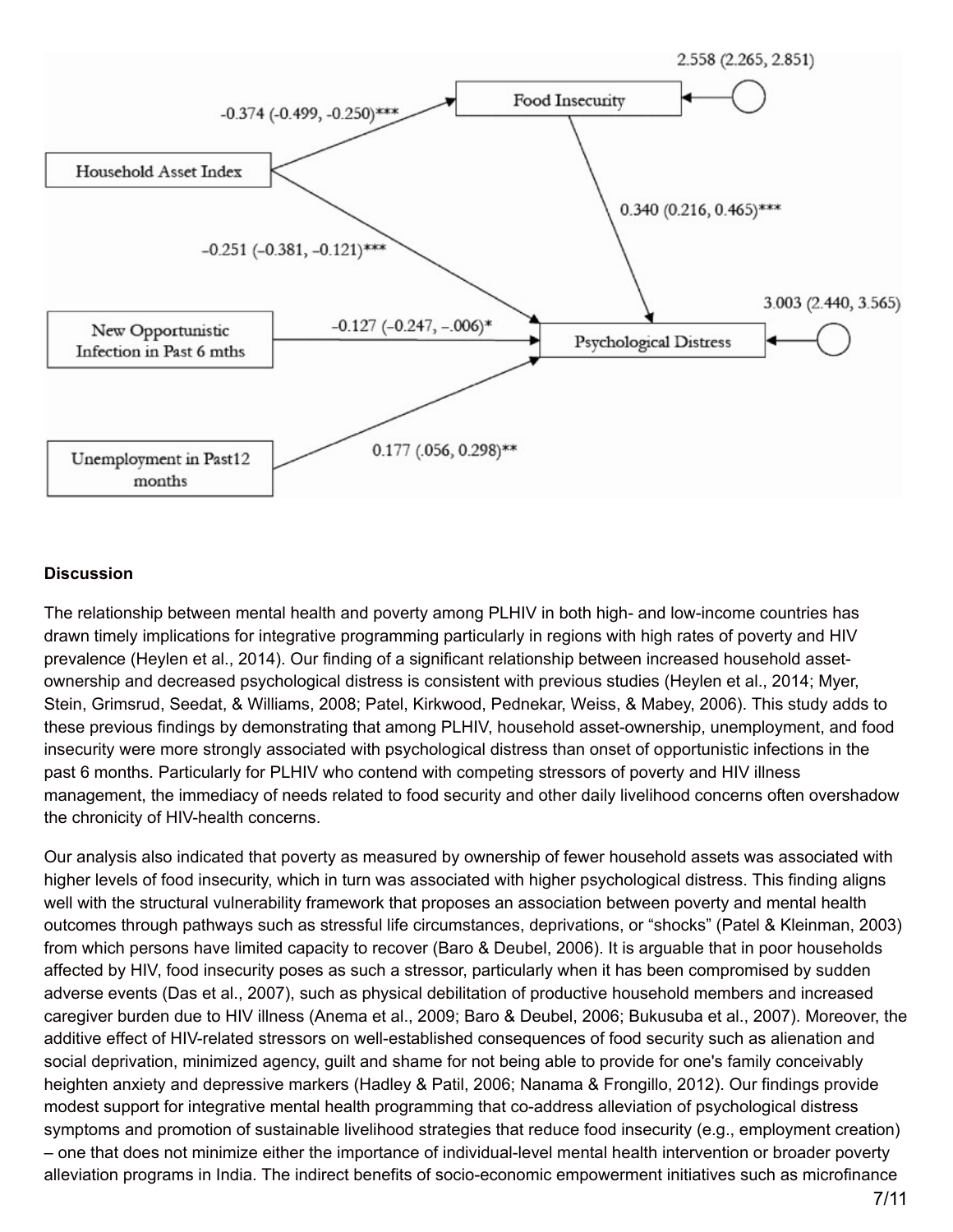and vocational training in the Asia-Pacific region on improved quality of life and increased self-esteem of PLHIV are well established (United Nations Development Programme, 2012). Moreover, there is growing evidence that support inter-sectoral models that integrate mental health services in primary care settings in low- and middle-income countries (World Health Organization, 2003). However, there has been less programmatic urgency to "piggyback" or mainstream mental health care onto existing livelihood initiatives (Patel, 2007, p. 93). Our findings further strengthen the rationale to innovatively address the link between socio-economic livelihood and mental health and to critically consider programmatic lessons gleaned from the growing number of integrated programs in African countries (Aberman, Rawat, Drimie, Claros, & Kadiyala, 2014).

The unexpected relationship between increased onset of opportunistic infections and lowered psychological distress is suggestive of how PHLIV receive perhaps a wider range of supportive services during an illness episode. In addition to in- and outpatient medical services, Shalom Clinic provides home-based supportive care for patients with acute illness, and with such provisions, it is conceivable that the instrumental and emotional support offered were associated with lowered psychological distress symptoms. Recent studies have highlighted the link between community-based supportive services and improved mental health outcomes (Rich et al., 2012; Thomson et al., 2014). The extent to which engagement in supportive services mediates the relationship between onset of illness symptoms and mental health outcomes warrants further examination.

## **Limitations**

Several limitations of this study were noteworthy. First, findings from this cross-sectional study are based on participants sampled from families actively receiving and engaged with medical care at a community-based HIV clinic. As such, the findings could not be generalized to PLHIV in Delhi who might not be linked with medical services due to illness condition, or logistic barriers to accessing and engaging in care. Second, these findings represent a static snapshot of the relationship between food insecurity and mental health and therefore do not allow us to determine the temporal order of the associations. Third, given that the K6 and HFIAS, respectively, measure recent non-specific psychological distress and food insecurity reported in the past 30 days, our findings do not consider the potential impact of chronic poverty-related determinants of specific mental disorders. In addition, more precise measure of immunologic function such as CD4+ counts were not available, which limited conclusions drawn between the association between psychological distress and HIV illness progression. These limitations collectively highlight the importance of longitudinal study designs with a larger general sample that reflect the dynamic potential long-term risks of food insecurity (Barrett, 2010). Repeated measures studies with comparison groups are needed to evaluate mental health services that are integrated with the direct and indirect outcomes of livelihood interventions such as vocational training skills training, microfinance, food assistance, and nutritional supplementation (Anema et al., 2009; Kennedy, Fonner, O'Reilly, & Sweat, 2014). Moreover, process evaluations are needed to identify and strategically address programmatic barriers to decentralizing resources to integrate mental health interventions with socio-economic livelihood interventions (Saraceno et al., 2007). Finally, this study supports the importance of identifying factors that moderate the relationship between food insecurity and poor mental health outcomes to guide integrated mental health and livelihood interventions that specifically target a subpopulation(s) of PLHIV who are consistently hard to reach despite well-meaning community-based participatory approaches (Barrett, 2010).

Notwithstanding these limitations, the present study builds upon increasing evidence that many PLHIV in high poverty regions such as Delhi India contend with daily livelihood stressors such as food insecurity that often heightens psychological distress. Similar mounting evidence of the link between food insecurity and mental health call for concerted efforts to design, evaluate, and refine integrated HIV mental health and livelihood programming.

#### **Disclosure statement**

No potential conflict of interest was reported by the authors.

# **References**

1. Aberman, N. L., Rawat, R., Drimie, S., Claros, J. M., & Kadiyala, S. (2014). Food security and nutrition interventions in response to the AIDS epidemic: Assessming global action and evidence. AIDS & Behavior,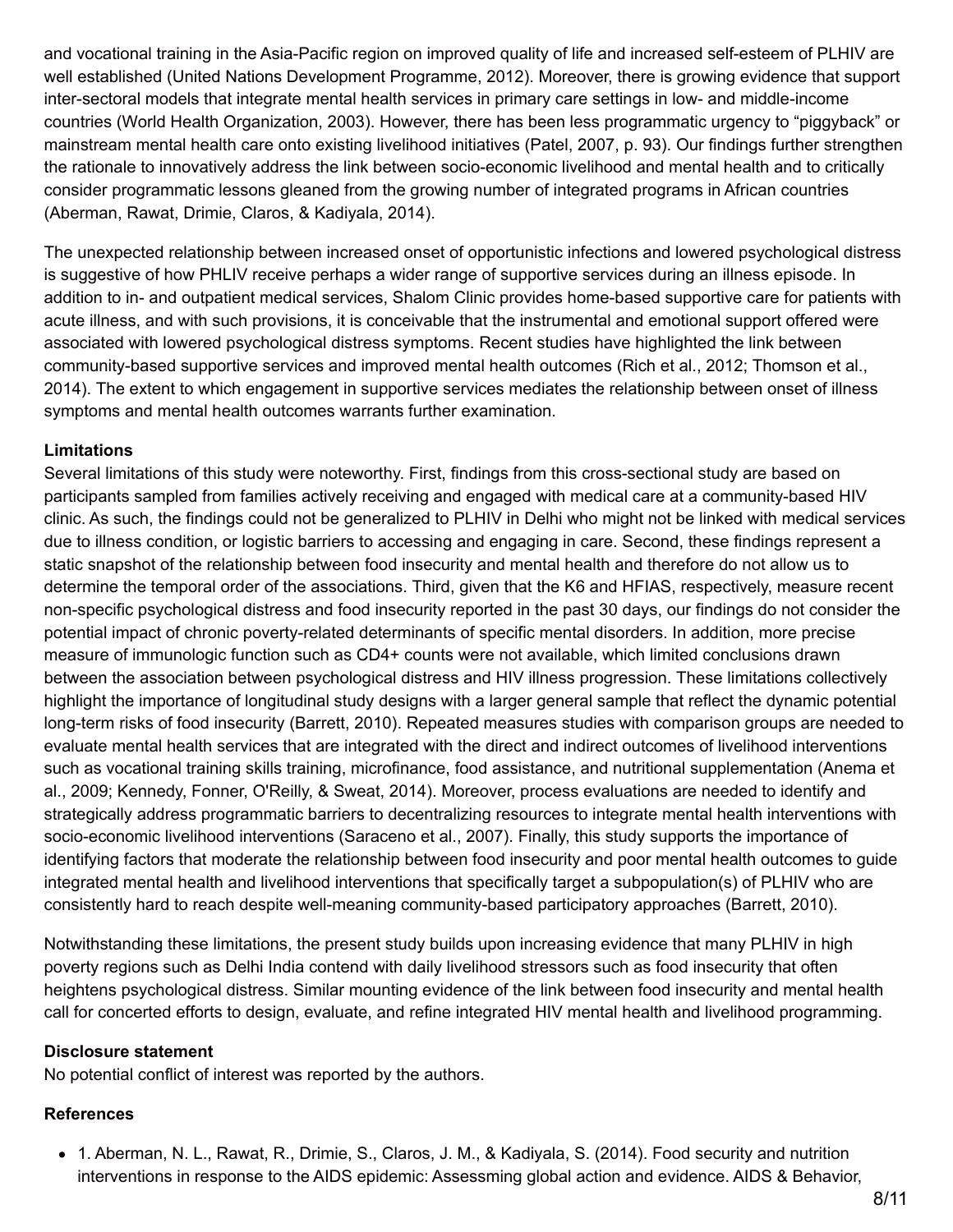18, S554–S565. doi: 10.1007/s10461-014-0822-z [CrossRef], [PubMed], [Web of Science ®]

- 2. Anderson, S. A. (1990). Core indicators of nutritional state for difficult-to-sample populations. Journal of Nutrition, 120(11), 1555–1160.
- 3. Anema, A., Vogenthaler, N., Frongillo, E. A., Kadiyala, S., & Weiser, S. D. (2009). Food insecurity and HIV/AIDS: Current knowledge, gaps, and research priorities. Current HIV/AIDS Reports, 6, 224–231. doi: 10.1007/s11904-009-0030-z [CrossRef], [PubMed]
- 4. Baro, M., & Deubel, T. F. (2006). Persistent hunger: Perspectives on vulnerability, famine, and food security in sub-Saharan Africa. Annual Review of Anthropology, 35, 521–538. doi: 10.1146/annurev.anthro.35.081705.123224 [CrossRef], [Web of Science ®]
- 5. Barrett, C. B. (2010). Measuring food insecurity. Science, 327, 825–828. doi: 10.1126/science.1182768 [CrossRef], [PubMed], [Web of Science ®]
- 6. Browne, M. W., & Cudeck, R. (1990). Single sample cross-validation indices for covariance structures. Multivariate Behavioral Research, 24, 445–455. doi: 10.1207/s15327906mbr2404\_4 [Taylor & Francis Online], [Web of Science ®]
- 7. Bukusuba, J., Kikafunda, J. K., & Whitehead, R. G. (2007). Food security status in households of people living with HIV/AIDS (PLWHA) in a Ugandan urban setting. British Journal of Nutrition, 98, 211–217. doi: 10.1017/S0007114507691806 [CrossRef], [PubMed], [Web of Science ®]
- 8. Chandra, P. S., Ravi, V., Desai, A., & Subbakrishna, D. K. (1998). Anxiety and depression among HIVinfected heterosexuals – A report from India. Journal of Psychosomatic Research, 45(5), 401–409. doi: 10.1016/S0022-3999(98)00028-2 [CrossRef], [PubMed], [Web of Science ®], [CSA]
- 9. Coates, J., Swindale, A., & Blinsky, P. (2007). Household Food Insecurity Access Scale (HFIAS) for measurement of household food access: Indicator guide (v. 3). Washington, DC: Food and Nutrition Technical Assistance Project, Academy for Education Development.
- 10. Das, J., Do, Q. T., Friedman, J., McKenzie, D., & Scott, K. (2007). Mental health and poverty in developing countries: Revisiting the relationship. Social Science and Medicine, 65(2007), 467–480. doi: 10.1016/j.socscimed.2007.02.037 [CrossRef], [PubMed], [Web of Science ®]
- 11. Filmer, D., & Pritchett, L. H. (2001). Estimating wealth effects without expenditure data or tears: An application of educational enrollments in states of India. Demography, 38(1), 115–132. [PubMed], [Web of Science ®], [CSA]
- 12. Hadley, C., & Patil, C. L. (2006). Food insecurity in rural Tanzania is associated with maternal anxiety and depression. American Journal of Human Biology, 18, 359–368. doi: 10.1002/ajhb.20505 [CrossRef], [PubMed], [Web of Science ®]
- 13. Hadley, C., Tegegn, A., Tessema, F., Cowan, J. A., Asefa, M., & Galea, S. (2008). Food insecurity, stressful life events and symptoms of anxiety and depression in east Africa: Evidence from the Gilgel Gibe growth and development study. Journal of Epidemiology and Community Health, 62, 980–986. doi: 10.1136/jech.2007.068460 [CrossRef], [PubMed], [Web of Science ®]
- 14. Heylen, E., Panicker, S. T., Chandy, S., Steward, W. T., & Ekstrand, M. L. (2014). Food insecurity and its relation to psychological well-being among South Indian people living with HIV. AIDS & Behavior, 19, 1548– 1558. doi:10.1007/s10461-014-0966-x [CrossRef], [Web of Science ®]
- 15. Jagannath, V., Unniskrishnan, B., Hegde, S., Ramapuram, J. T., Roa, S., Achappa, B., … Kotian, M. S. (2011). Association of depression with social support and self-esteem among HIV positives. Asian Journal of Psychiatry, 4, 288–292. doi: 10.1016/j.ajp.2011.10.006 [CrossRef], [PubMed]
- 16. Kamath, R., Robin, S., & Chandrasekaran, V. (2014). Common mental disorders: A challenge among people living with HIV/AIDS in Udupi, India. Annals of Medical and Health Sciences Research, 4(2), 242–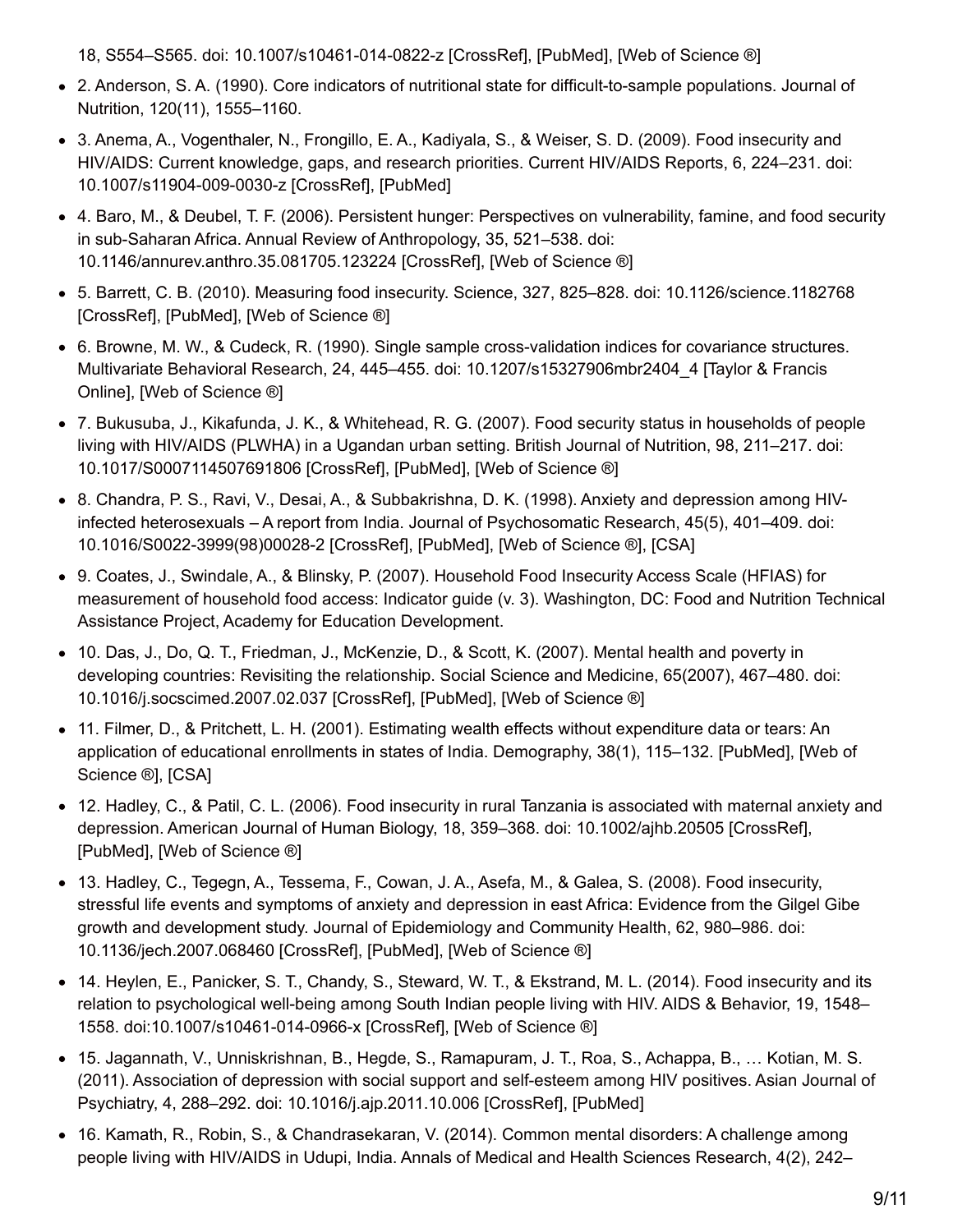247. doi: 10.4103/2141-9248.129051 [CrossRef]

- 17. Kennedy, C. E., Fonner, V. A., O'Reilly, K. R., & Sweat, M. D. (2014). A systematic review of income generation interventions, including microfinance and vocational skills training, for HIV prevention. AIDS Care, 26(6), 659–673. doi: 10.1080/09540121.2013.845287 [Taylor & Francis Online], [PubMed], [Web of Science ®]
- 18. Kessler, R. C., Barker, P. R., Colpe, L. J., Epstein, J. F., Gfroerer, J. C., Hiripi, E., … Zaslavsky, A. M. (2003). Screening for serious mental illness in the general population. Archives of General Psychiatry, 62, 593–602. doi: 10.1001/archpsyc.62.6.593 [CrossRef], [Web of Science ®]
- 19. Kessler, R. C., Green, G. J., Gruber, M. J., Sampson, N. A., Bromet, E., Cuitan, M., … Zaslavsky, A. M. (2010). Screening for serious mental illness in the general population with the K6 screening scale: Results from the WHO World Mental Health (WMH) survey initiative. International Journal of Methods in Psychiatric Research, 19(Suppl 1), 4–22. doi: 10.1002/mpr.310 [CrossRef], [PubMed], [Web of Science ®]
- 20. Lund, C., Breen, A., Flisher, A. J., Kakuma, R., Corrigall, J., Joska, J. A., … Patel, V. (2010). Poverty and common mental disorders in low and middle income countries: A systematic review. Social Science and Medicine, 71(2010), 517–528. doi: 10.1016/j.socscimed.2010.04.027 [CrossRef], [PubMed], [Web of Science ®]
- 21. Maxwell, S., & Smith, M. (1992). Household food security: A conceptual review. In S. Maxwell & T. Frankenberger (Eds.), Household Food Security: Concepts, Indicators, Measurements: A Technical Review (pp. 19–33). Rome and New York: IFAD and UNICEF.
- 22. Mayston, R., Patel, V., Abas, M., Korgaonkar, P., Paranjape, R., Rodrigues, S., & Prince, M. (2014). Psychological predictors for attendance of post-HIV test counselling and linkage to care: The Umeed cohort study in Goa, India. BMC Psychiatry, 14, 188–198. doi: 10.1186/1471-244X-14-188 [CrossRef], [PubMed], [Web of Science ®]
- 23. Muthén, L. K., & Muthén, B. O. (2012). Mplus user's guide (7th ed.). Los Angeles: Muthén & Muthén.
- 24. Myer, L., Stein, D. J., Grimsrud, A., Seedat, S., & Williams, D. R. (2008). Social determinants of psychological distress in a nationally representative sample of South African adults. Social Science and Medicine, 66(8), 1828–1840. doi: 10.1016/j.socscimed.2008.01.025 [CrossRef], [PubMed], [Web of Science ®]
- 25. Nanama, S., & Frongillo, E. A. (2012). Altered social cohesion and adverse psychological experiences with chronic food insecurity in the non-market economy and complex households in Burkina Faso. Social Science and Medicine, 74, 444–451. doi: 10.1016/j.socscimed.2011.11.009 [CrossRef], [PubMed], [Web of Science ®]
- 26. Patel, V. (2007). Mental health in low- and middle-income countries. British Medical Bulletin, 81–82, 81– 96. doi: 10.1093/bmb/ldm010 [CrossRef], [PubMed], [Web of Science ®]
- 27. Patel, V., Kirkwood, B. R., Pednekar, S., Weiss, H., & Mabey, D. (2006). Risk factors for common mental disorders in women: Population-based longitudinal study. The British Journal of Psychiatry, 189, 547–555. doi: 10.1192/bjp.bp.106.022558 [CrossRef], [PubMed], [Web of Science ®]
- 28. Patel, V., & Kleinman, A. (2003). Poverty and common mental disorders in developing countries. Bulletin of the World Health Organization, 81, 609–615. [PubMed], [Web of Science ®]
- 29. Rich, M. L., Miller, A. C., Niyigena, P., Franke, M. F., Niyonzima, J. B., & Socci, A. R. (2012). Excellent clinical outcomes and high retention in care among adults in a community-based HIV treatment program in rural Rwanda. JAIDS, 59(3), e35–42.
- 30. Sahn, D. E., & Stifel, D. (2003). Exploring alternative measures of welfare in the absence of expenditure data. Review of Income and Wealth, 49(4), 463–489. doi: 10.1111/j.0034-6586.2003.00100.x [CrossRef]
- 31. Saraceno, B., van Ommeren, M., Batniji, R., Cohen, A., Gureje, O., Mahoney, J., … Underhill, C. (2007).